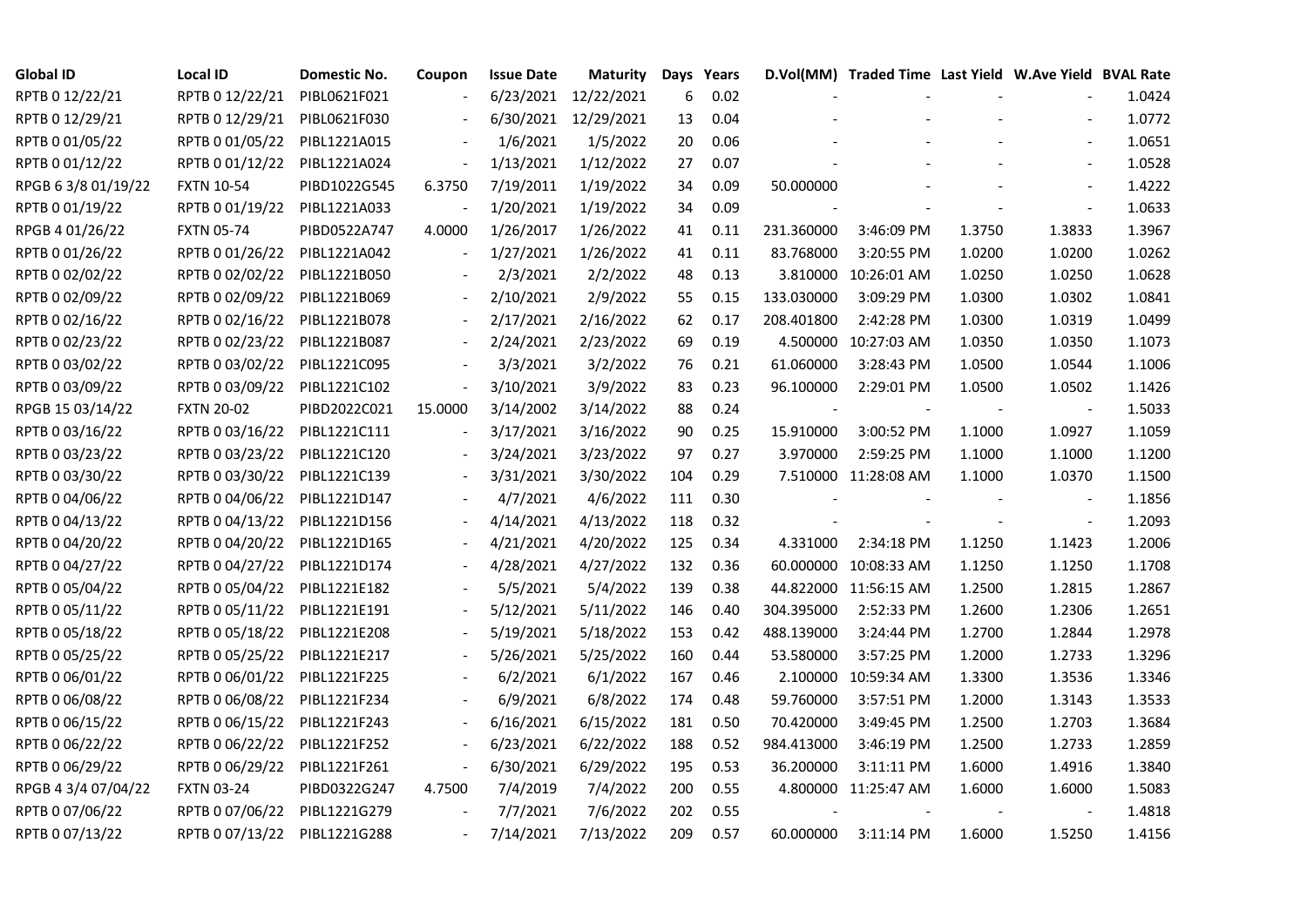| <b>Global ID</b>     | Local ID          | Domestic No. | Coupon                    | <b>Issue Date</b> | Maturity              |     | Days Years |            | D.Vol(MM) Traded Time Last Yield W.Ave Yield BVAL Rate |        |                          |        |
|----------------------|-------------------|--------------|---------------------------|-------------------|-----------------------|-----|------------|------------|--------------------------------------------------------|--------|--------------------------|--------|
| RPTB 0 07/20/22      | RPTB 0 07/20/22   | PIBL1221G297 |                           | 7/21/2021         | 7/20/2022             | 216 | 0.59       |            |                                                        |        |                          | 1.4288 |
| RPTB 0 07/27/22      | RPTB 0 07/27/22   | PIBL1221G304 |                           | 7/28/2021         | 7/27/2022             | 223 | 0.61       | 2.000000   | 3:01:32 PM                                             | 1.5000 | 1.5000                   | 1.5084 |
| RPGB 4 7/8 08/02/22  | <b>FXTN 10-56</b> | PIBD1022H562 | 4.8750                    | 8/2/2012          | 8/2/2022              | 229 | 0.63       |            |                                                        |        |                          | 1.8637 |
| RPTB 0 08/03/22      | RPTB 0 08/03/22   | PIBL1221H312 | $\blacksquare$            | 8/4/2021          | 8/3/2022              | 230 | 0.63       |            |                                                        |        | $\overline{a}$           | 1.4629 |
| RPTB 0 08/10/22      | RPTB 0 08/10/22   | PIBL1221H321 | $\blacksquare$            | 8/11/2021         | 8/10/2022             | 237 | 0.65       |            |                                                        |        |                          | 1.4519 |
| RPTB 0 08/17/22      | RPTB 0 08/17/22   | PIBL1221H330 | $\blacksquare$            | 8/18/2021         | 8/17/2022             | 244 | 0.67       | 1.300000   | 3:15:41 PM                                             | 1.3300 | 1.3300                   | 1.4000 |
| RPTB 0 08/24/22      | RPTB 0 08/24/22   | PIBL1221H349 | $\blacksquare$            | 8/25/2021         | 8/24/2022             | 251 | 0.69       |            | 2.230000 10:48:00 AM                                   | 1.4000 | 1.4000                   | 1.4745 |
| RPTB 0 08/31/22      | RPTB 0 08/31/22   | PIBL1221I357 |                           | 9/1/2021          | 8/31/2022             | 258 | 0.71       |            |                                                        |        |                          | 1.4876 |
| RPTB 0 09/07/22      | RPTB 0 09/07/22   | PIBL1221I366 |                           | 9/8/2021          | 9/7/2022              | 265 | 0.73       |            |                                                        |        |                          | 1.5010 |
| RPGB 4 3/4 09/13/22  | <b>FXTN 10-57</b> | PIBD1022I570 | 4.7500                    | 9/13/2012         | 9/13/2022             | 271 | 0.74       |            |                                                        |        | $\overline{\phantom{a}}$ | 1.9462 |
| RPTB 0 09/14/22      | RPTB 0 09/14/22   | PIBL1221I375 | $\overline{\phantom{a}}$  | 9/15/2021         | 9/14/2022             | 272 | 0.75       | 10.000000  | 2:21:23 PM                                             | 1.4500 | 1.4500                   | 1.5750 |
| RPTB 0 09/21/22      | RPTB 0 09/21/22   | PIBL1221I384 |                           | 9/22/2021         | 9/21/2022             | 279 | 0.76       |            |                                                        |        | $\overline{\phantom{a}}$ | 1.5750 |
| RPTB 0 09/28/22      | RPTB 0 09/28/22   | PIBL1221I393 |                           | 9/29/2021         | 9/28/2022             | 286 | 0.78       |            | 9.020000 11:42:27 AM                                   | 1.4750 | 1.4750                   | 1.5000 |
| RPTB 0 10/05/22      | RPTB 0 10/05/22   | PIBL1221J409 |                           | 10/6/2021         | 10/5/2022             | 293 | 0.80       | 417.220000 | 3:21:55 PM                                             | 1.5300 | 1.5311                   | 1.5300 |
| RPTB 0 10/12/22      | RPTB 0 10/12/22   | PIBL1221J418 |                           | 10/13/2021        | 10/12/2022            | 300 | 0.82       | 216.520000 | 3:41:03 PM                                             | 1.5000 | 1.5575                   | 1.5531 |
| RPGB 12 3/4 10/17/22 | <b>FXTN 20-03</b> | PIBD2022J033 | 12.7500                   | 10/17/2002        | 10/17/2022            | 305 | 0.84       |            |                                                        |        |                          | 1.9882 |
| RPTB 0 10/19/22      | RPTB 0 10/19/22   | PIBL1221J427 |                           |                   | 10/20/2021 10/19/2022 | 307 | 0.84       |            |                                                        |        | $\blacksquare$           | 1.5450 |
| RPTB 0 10/26/22      | RPTB 0 10/26/22   | PIBL1221J436 |                           |                   | 10/27/2021 10/26/2022 | 314 | 0.86       | 1.000000   | 3:18:50 PM                                             | 1.5000 | 1.5300                   | 1.5632 |
| RPTB 0 11/02/22      | RPTB 0 11/02/22   | PIBL1221K443 |                           | 11/3/2021         | 11/2/2022             | 321 | 0.88       | 411.101000 | 3:22:07 PM                                             | 1.5700 | 1.5703                   | 1.5700 |
| RPTB 0 11/09/22      | RPTB 0 11/09/22   | PIBL1221K452 |                           | 11/10/2021        | 11/9/2022             | 328 | 0.90       | 0.500000   | 3:19:34 PM                                             | 1.5350 | 1.5350                   | 1.5825 |
| RPTB 0 11/16/22      | RPTB 0 11/16/22   | PIBL1221K461 |                           | 11/17/2021        | 11/16/2022            | 335 | 0.92       | 61.908000  | 3:15:35 PM                                             | 1.6255 | 1.6254                   | 1.6255 |
| RPTB 0 11/23/22      | RPTB 0 11/23/22   | PIBL1221K470 |                           | 11/24/2021        | 11/23/2022            | 342 | 0.94       |            |                                                        |        | $\overline{\phantom{a}}$ | 1.6175 |
| RPTB 0 11/29/22      | RPTB 0 11/29/22   | PIBL1221L488 |                           | 12/1/2021         | 11/29/2022            | 348 | 0.95       | 133.610000 | 3:11:10 PM                                             | 1.6200 | 1.6202                   | 1.6135 |
| RPGB 4 5/8 12/04/22  | RTB 05-11         | PIID0522L114 | 4.6250                    | 12/4/2017         | 12/4/2022             | 353 | 0.97       | 29.130000  | 3:10:59 PM                                             | 2.0500 | 2.0349                   | 2.2553 |
| RPGB 4 12/06/22      | <b>FXTN 10-58</b> | PIBD1022L585 | 4.0000                    | 12/6/2012         | 12/6/2022             | 355 | 0.97       |            |                                                        |        | $\blacksquare$           | 2.1572 |
| RPTB 0 12/07/22      | RPTB 0 12/07/22   | PIBL1221L497 | $\Box$                    | 12/7/2021         | 12/7/2022             | 356 | 0.98       | 29.130000  | 2:33:27 PM                                             | 1.6250 | 1.6250                   | 1.6432 |
| RPTB 0 12/14/22      | RPTB 0 12/14/22   | PIBL1221L503 | $\mathbb{Z}^{\mathbb{Z}}$ |                   | 12/15/2021 12/14/2022 | 363 | 0.99       | 109.447000 | 3:57:23 PM                                             | 1.6300 | 1.6301                   | 1.6469 |
| RPGB 4 3/8 02/11/23  | RTB 03-10         | PIID0323B101 | 4.3750                    | 2/11/2020         | 2/11/2023             | 422 | 1.16       | 42.500000  | 3:59:51 PM                                             | 2.0000 | 2.0121                   | 2.2894 |
| RPGB 13 02/20/23     | <b>FXTN 20-04</b> | PIBD2023B048 | 13.0000                   | 2/20/2003         | 2/20/2023             | 431 | 1.18       |            |                                                        |        | $\overline{\phantom{a}}$ | 2.2157 |
| RPGB 5 1/2 03/08/23  | <b>FXTN 05-75</b> | PIBD0523C752 | 5.5000                    | 3/8/2018          | 3/8/2023              | 447 | 1.22       |            | 500.000000 10:03:34 AM                                 | 2.3100 | 2.3100                   | 2.2843 |
| RPGB 3 1/2 04/21/23  | <b>FXTN 07-58</b> | PIBD0723D588 | 3.5000                    | 4/21/2016         | 4/21/2023             | 491 | 1.34       | 7.200000   | 2:38:41 PM                                             | 2.2000 | 2.2122                   | 2.2974 |
| RPGB 11 7/8 05/29/23 | <b>FXTN 20-05</b> | PIBD2023E054 | 11.8750                   | 5/29/2003         | 5/29/2023             | 529 | 1.45       |            |                                                        |        | $\overline{\phantom{a}}$ | 2.3630 |
| RPGB 3 1/4 08/15/23  | RTB 10-04         | PIID1023H046 | 3.2500                    | 8/15/2013         | 8/15/2023             | 607 | 1.66       | 36.570000  | 3:25:52 PM                                             | 2.7500 | 2.7492                   | 2.7364 |
| RPGB 2 3/8 09/10/23  | <b>FXTN 03-25</b> | PIBD0323I252 | 2.3750                    | 9/10/2020         | 9/10/2023             | 633 | 1.73       |            |                                                        |        |                          | 2.6407 |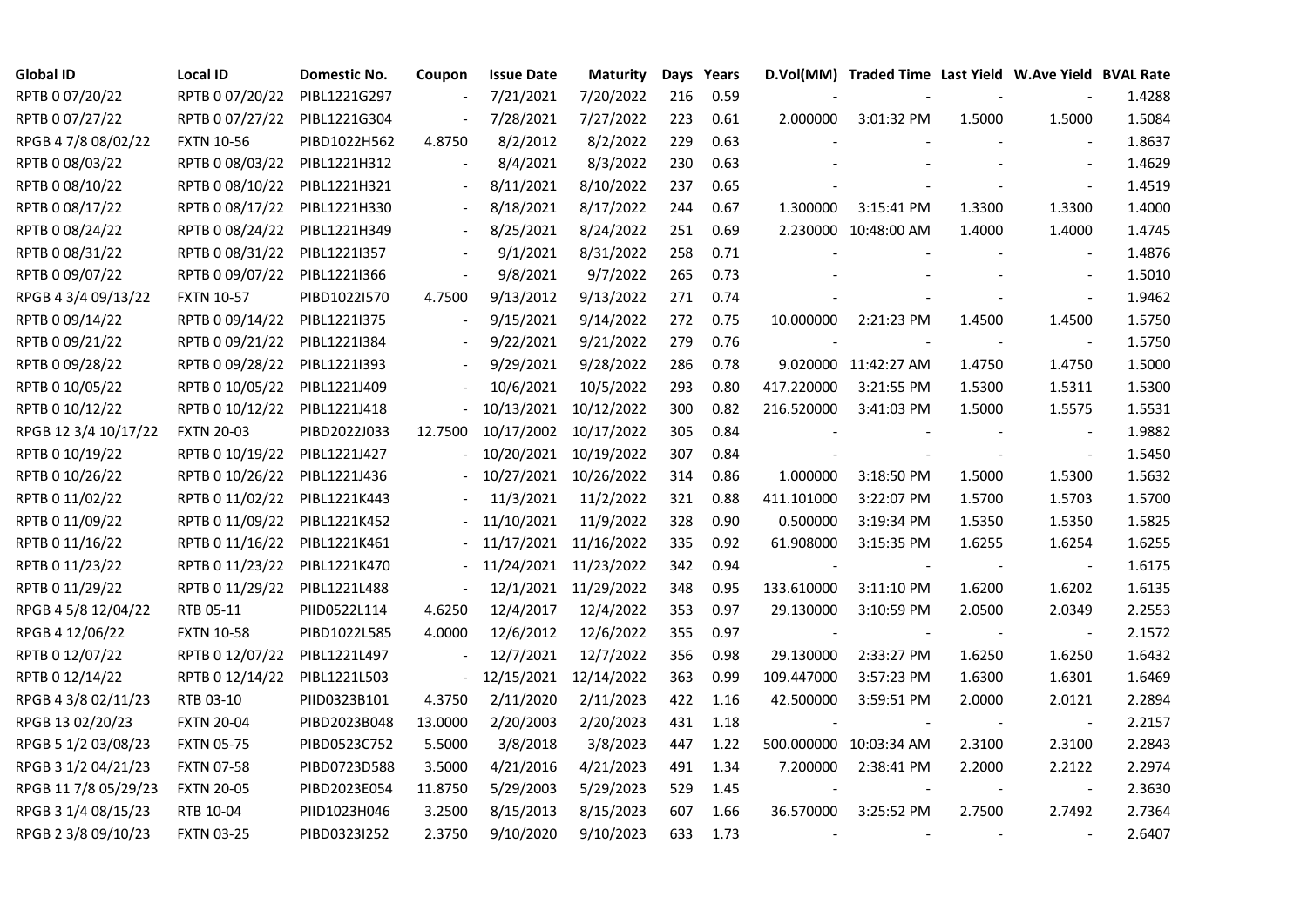| <b>Global ID</b>     | <b>Local ID</b>   | Domestic No. | Coupon  | <b>Issue Date</b> | <b>Maturity</b>  |     | Days Years |             | D.Vol(MM) Traded Time Last Yield W.Ave Yield BVAL Rate |        |                          |        |
|----------------------|-------------------|--------------|---------|-------------------|------------------|-----|------------|-------------|--------------------------------------------------------|--------|--------------------------|--------|
| RPGB 11 3/8 10/23/23 | <b>FXTN 20-06</b> | PIBD2023J068 | 11.3750 | 10/23/2003        | 10/23/2023       | 676 | 1.85       |             |                                                        |        |                          | 2.5839 |
| RPGB 2 3/8 03/09/24  | RTB 03-11         | PIID0324C115 | 2.3750  | 3/9/2021          | 3/9/2024         | 814 | 2.23       | 113.050000  | 3:40:35 PM                                             | 2.6500 | 2.5588                   | 2.5502 |
| RPGB 6 1/4 03/12/24  | RTB 05-12         | PIID0524C129 | 6.2500  | 3/12/2019         | 3/12/2024        | 817 | 2.24       | 28.700000   | 3:06:37 PM                                             | 2.6200 | 2.6343                   | 2.6600 |
| RPGB 4 1/2 04/20/24  | <b>FXTN 07-59</b> | PIBD0724D595 | 4.5000  | 4/20/2017         | 4/20/2024        | 856 | 2.34       |             |                                                        |        | $\overline{\phantom{a}}$ | 2.8777 |
| RPGB 12 3/8 06/03/24 | <b>FXTN 20-07</b> | PIBD2024F075 | 12.3750 | 6/3/2004          | 6/3/2024         | 900 | 2.46       |             |                                                        |        | $\overline{\phantom{a}}$ | 2.8923 |
| RPGB 12 7/8 08/05/24 | <b>FXTN 20-08</b> | PIBD2024H086 | 12.8750 | 8/5/2004          | 8/5/2024         | 963 | 2.64       |             |                                                        |        | $\blacksquare$           | 2.9765 |
| RPGB 4 1/8 08/20/24  | <b>FXTN 10-59</b> | PIBD1024H595 | 4.1250  | 8/20/2014         | 8/20/2024        | 978 | 2.68       |             | 1.000000 11:46:59 AM                                   | 3.0000 | 3.0000                   | 3.0078 |
| RPGB 4 1/4 10/17/24  | <b>FXTN 05-76</b> | PIBD0524J762 | 4.2500  | 10/17/2019        | 10/17/2024 1,036 |     | 2.84       |             |                                                        |        | $\sim$                   | 3.0393 |
| RPGB 13 3/4 11/11/24 | <b>FXTN 20-09</b> | PIBD2024K091 | 13.7500 | 11/11/2004        | 11/11/2024 1,061 |     | 2.91       |             |                                                        |        | $\overline{\phantom{a}}$ | 3.1075 |
| RPGB 5 3/4 04/12/25  | <b>FXTN 07-61</b> | PIBD0725D618 | 5.7500  | 4/12/2018         | 4/12/2025 1,213  |     | 3.32       |             | 1.000000 11:37:09 AM                                   | 3.3400 | 3.3400                   | 3.5000 |
| RPGB 12 1/8 04/14/25 | <b>FXTN 20-10</b> | PIBD2025D103 | 12.1250 | 4/14/2005         | 4/14/2025 1,215  |     | 3.33       |             |                                                        |        | $\blacksquare$           | 3.2937 |
| RPGB 2 5/8 08/12/25  | RTB 05-13         | PIID0525H130 | 2.6250  | 8/12/2020         | 8/12/2025 1,335  |     | 3.66       | 795.908000  | 3:01:59 PM                                             | 3.3500 | 3.4189                   | 3.3776 |
| RPGB 3 5/8 09/09/25  | <b>FXTN 10-60</b> | PIBD10251608 | 3.6250  | 9/9/2015          | 9/9/2025 1,363   |     | 3.73       | 6.000000    | 2:56:30 PM                                             | 3.5100 | 3.5042                   | 3.4000 |
| RPGB 12 1/8 10/20/25 | <b>FXTN 20-11</b> | PIBD2025J116 | 12.1250 | 10/20/2005        | 10/20/2025 1,404 |     | 3.84       |             |                                                        |        | $\blacksquare$           | 3.5153 |
| RPGB 18 1/4 11/29/25 | <b>FXTN 25-01</b> | PIBD2525K015 | 18.2500 | 11/29/2000        | 11/29/2025 1,444 |     | 3.95       |             |                                                        |        | $\sim$                   | 3.5622 |
| RPGB 10 1/4 01/19/26 | <b>FXTN 20-12</b> | PIBD2026A122 | 10.2500 | 1/19/2006         | 1/19/2026 1,495  |     | 4.09       |             |                                                        |        | $\sim$                   | 3.6135 |
| RPGB 6 1/4 02/14/26  | <b>FXTN 07-62</b> | PIBD0726B627 | 6.2500  | 2/14/2019         | 2/14/2026 1,521  |     | 4.16       | 1.000000    | 3:36:04 PM                                             | 3.6750 | 3.6750                   | 3.8081 |
| RPGB 3 3/8 04/08/26  | <b>FXTN 05-77</b> | PIBD0526D772 | 3.3750  | 4/8/2021          | 4/8/2026 1,574   |     | 4.31       | 1467.135000 | 3:55:34 PM                                             | 3.5525 | 3.5814                   | 3.5763 |
| RPGB 3 1/2 09/20/26  | RTB 10-05         | PIID1026I057 | 3.5000  | 9/20/2016         | 9/20/2026 1,739  |     | 4.76       | 0.200000    | 2:34:57 PM                                             | 4.0000 | 4.0000                   | 3.8389 |
| RPGB 6 1/4 10/20/26  | RTB 15-01         | PIID1526J019 | 6.2500  | 10/20/2011        | 10/20/2026 1,769 |     | 4.84       |             |                                                        |        | $\blacksquare$           | 3.8668 |
| RPGB 8 12/07/26      | <b>FXTN 20-13</b> | PIBD2026L139 | 8.0000  | 12/7/2006         | 12/7/2026 1,817  |     | 4.98       |             |                                                        |        | $\overline{\phantom{a}}$ | 3.9114 |
| RPGB 5 3/8 03/01/27  | RTB 15-02         | PIID1527C023 | 5.3750  | 3/1/2012          | 3/1/2027 1,901   |     | 5.21       |             |                                                        |        | $\blacksquare$           | 3.9721 |
| RPGB 4 3/4 05/04/27  | <b>FXTN 10-61</b> | PIBD1027E617 | 4.7500  | 5/4/2017          | 5/4/2027 1,965   |     | 5.38       | 3.000000    | 2:01:49 PM                                             | 4.0200 | 4.0200                   | 4.0706 |
| RPGB 4 5/8 06/02/27  | RTB 05-14         | PIID0527L140 | 4.6250  | 12/2/2021         | 6/2/2027 1,994   |     | 5.46       | 3141.894000 | 3:55:17 PM                                             | 4.2250 | 4.1857                   | 4.2250 |
| RPGB 8 5/8 09/06/27  | <b>FXTN 20-14</b> | PIBD2027I140 | 8.6250  | 9/6/2007          | 9/6/2027 2,090   |     | 5.72       |             |                                                        |        | $\overline{\phantom{a}}$ | 4.1051 |
| RPGB 6 1/4 03/22/28  | <b>FXTN 10-63</b> | PIBD1028C635 | 6.2500  | 3/22/2018         | 3/22/2028 2,288  |     | 6.26       | 8.000000    | 2:05:54 PM                                             | 4.3500 | 4.2875                   | 4.1965 |
| RPGB 3 5/8 04/22/28  | <b>FXTN 07-64</b> | PIBD0728D649 | 3.6250  | 4/22/2021         | 4/22/2028 2,319  |     | 6.35       |             | 1.500000 11:25:21 AM                                   | 4.1500 | 4.1500                   | 4.1643 |
| RPGB 3 3/4 08/12/28  | <b>FXTN 07-65</b> | PIBD0728H654 | 3.7500  | 8/12/2021         | 8/12/2028 2,431  |     | 6.66       | 56.340000   | 2:05:44 PM                                             | 4.1000 | 4.1999                   | 4.1871 |
| RPGB 9 1/2 12/04/28  | <b>FXTN 20-15</b> | PIBD2028L151 | 9.5000  | 12/4/2008         | 12/4/2028 2,545  |     | 6.97       |             |                                                        |        |                          | 4.3519 |
| RPGB 67/8 01/10/29   | <b>FXTN 10-64</b> | PIBD1029A644 | 6.8750  | 1/10/2019         | 1/10/2029 2,582  |     | 7.07       | 10.000000   |                                                        |        |                          | 4.4341 |
| RPGB 8 3/4 05/27/30  | <b>FXTN 20-16</b> | PIBD2030E166 | 8.7500  | 5/27/2010         | 5/27/2030 3,084  |     | 8.44       |             |                                                        |        | $\blacksquare$           | 4.6303 |
| RPGB 2 7/8 07/09/30  | <b>FXTN 10-65</b> | PIBD1030G655 | 2.8750  | 7/9/2020          | 7/9/2030 3,127   |     | 8.56       |             |                                                        |        | $\overline{\phantom{a}}$ | 4.7565 |
| RPGB 12 1/2 07/28/30 | <b>FXTN 25-02</b> | PIBD2530G029 | 12.5000 | 7/28/2005         | 7/28/2030 3,146  |     | 8.61       |             |                                                        |        |                          | 4.6584 |
| RPGB 11 1/4 01/26/31 | <b>FXTN 25-03</b> | PIBD2531A032 | 11.2500 | 1/26/2006         | 1/26/2031 3,328  |     | 9.11       |             |                                                        |        | $\blacksquare$           | 4.7363 |